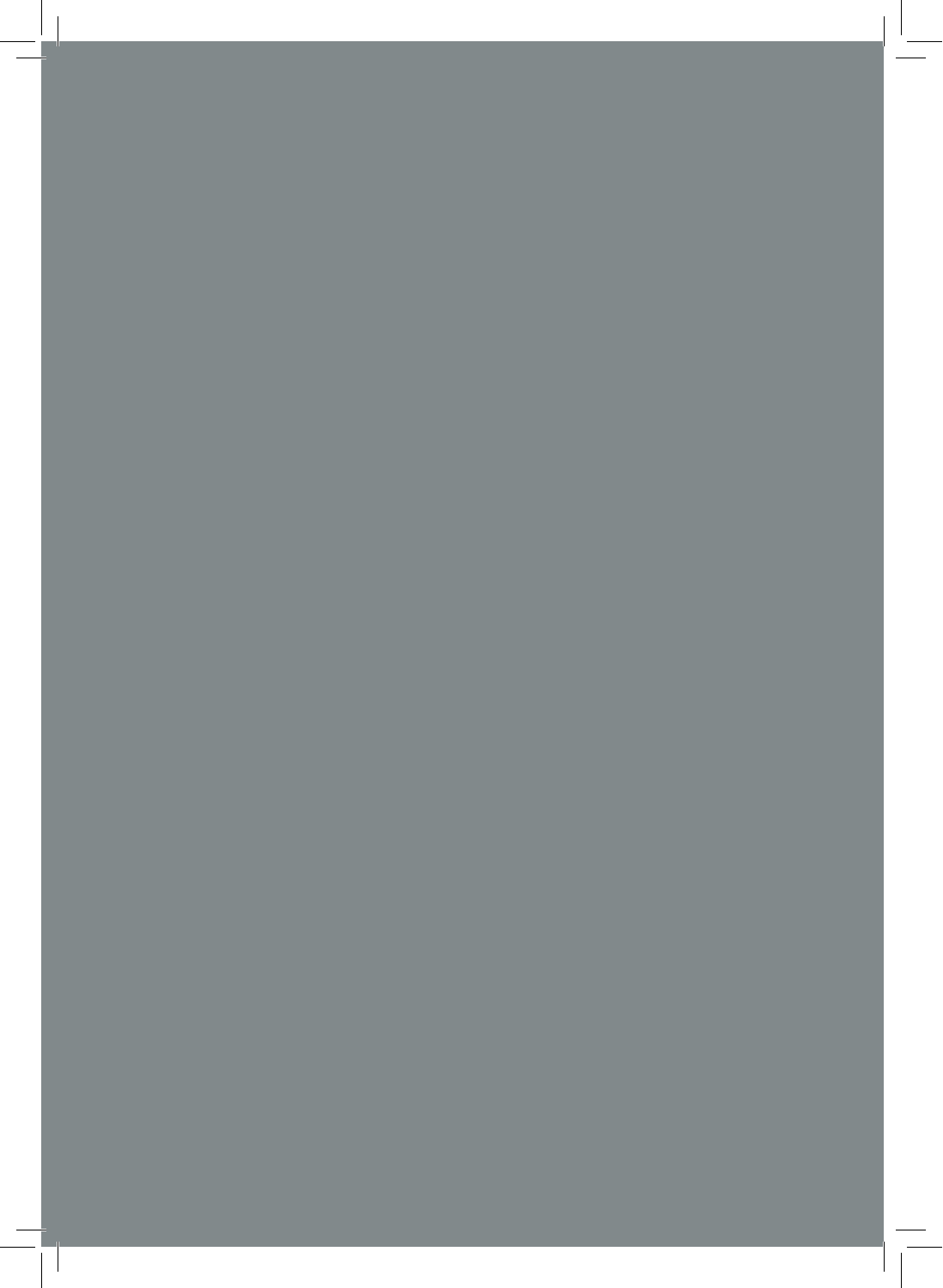Welcome to the San Francisco Clubhouse.

We are excited to have teamed up with award–winning food writer and TV personality Donal Skehan, to bring delicious travel inspired food to our Clubhouse menus. Look out for his signature creations. You'll find Donal's dishes highlighted on the menu with  $\mathbb{D}$ 

# LUNCH AND DINNER

#### SMALL PLATES

**D** Tortelloni Green Drop Soup spinach and ricotta cheese tortelloni, peas, asparagus, fresh basil, pecorino cheese (V)

 $\overline{D}$  Charred Broccolini smoky romesco sauce, almonds, toasted sourdough  $\heartsuit$ Cauliflower Ceviche fresh tomato, onion, cilantro, avocado, tortilla chips (V) Avocado, Carrot and Cucumber Roll pickled ginger, wasabi (V)

#### SALADS

Caesar Salad sourdough crostini (V)

Vietnamese Beef and Mango Salad baby gem lettuce, coriander, Thai basil, mint, red chilies, toasted peanuts

Green Leaf Salad truffle dressing (V/VE)

#### COOKED

Tilapia pureed cauliflower, tomatoes, asparagus **D** Spaghetti Aglio e Olio parmesan, parsley, garlic, chilli flakes Indian Spiced Chicken Thighs pickled cucumber salad, broccolini Clubhouse Burger iceberg, garlic mayo, tomato relish, red onion, pickles, sesame seed roll, fries

> Veggie Burger iceberg, vegan mayo, tomato, pickles, toasted vegan roll, fries (V/VE)

#### **DESSERTS**

Cheesecake pineapple and coconut compote, toasted shredded coconut (V) Artisan Cheese Selection crostini, grapes, crackers (V)

Selection of Ice Cream (V)

Fruit Salad (V/VE)

WI-FI : VIRGIN ATLANTIC CLUBHOUSE / PASSWORD : ALIVE

FOR INFORMATION ON THE ALLERGEN CONTENT OF OUR FOOD AND DRINK, PLEASE SPEAK TO ONE OF THE TEAM CONSUMING RAW OR UNDERCOOKED MEATS, POULTRY, SEAFOOD, SHELLFISH OR EGGS MAY INCREASE YOUR RISK OF FOODBORNE ILLNESS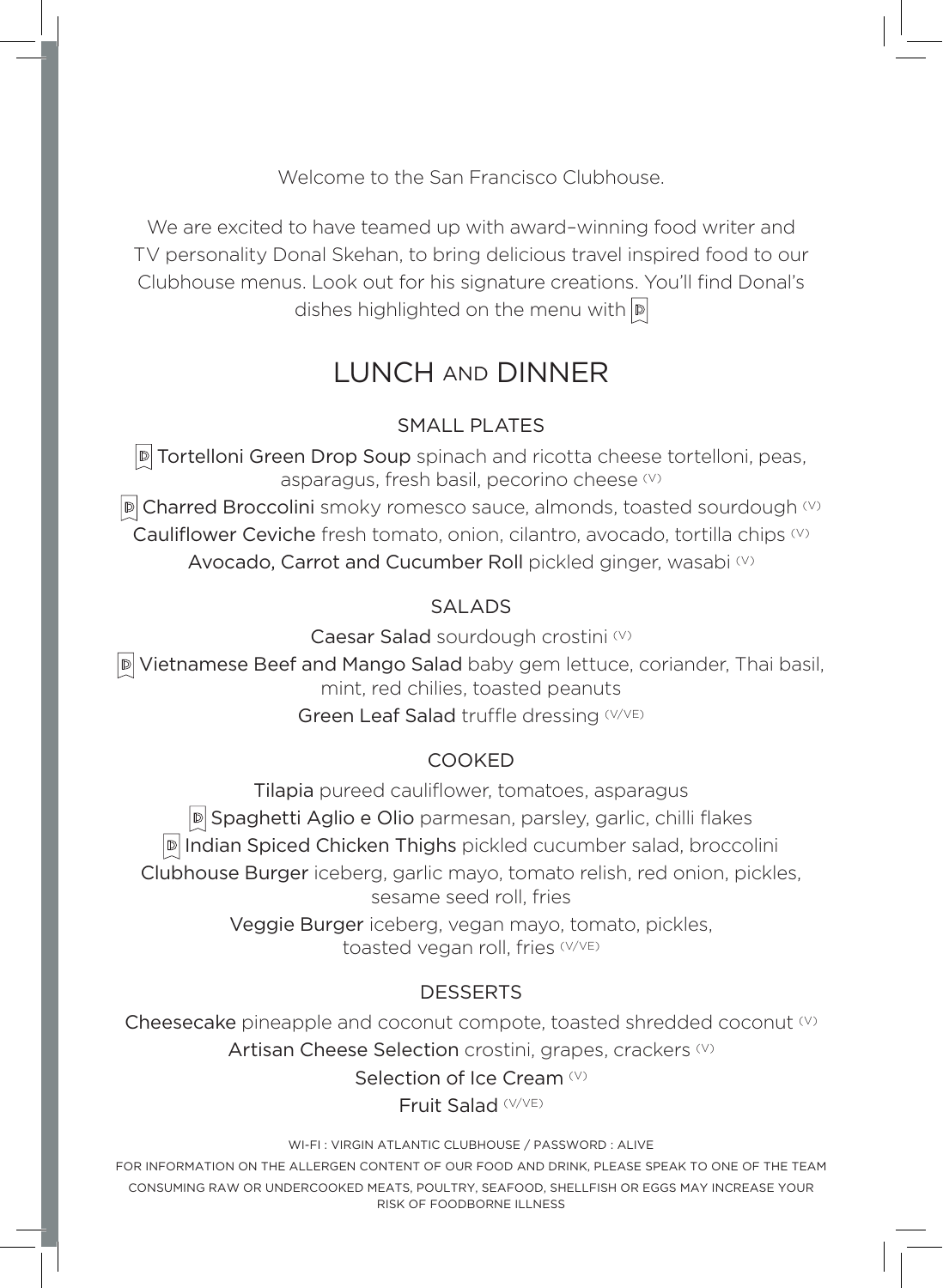# DRINKS

#### COFFEE

Espresso / Americano / Macchiato / Flat White Cappuccino / Latte / Mocha / Chai Latte Choice of 2%, half and half, almond milk. Hazelnut, almond syrup

#### TEA

PG Tips English Breakfast PG Tips English Breakfast Decaf

Gorgeous Earl Grey organic bergamot, lemon Supreme Matcha Green organic green tea, matcha powder Three Mint (caffeine free) organic spearmint, fieldmint, peppermint Chamomile, Vanilla and Manuka Honey (caffeine free) organic Lemon, Ginger and Manuka Honey (caffeine free) organic Turmeric Active (caffeine free) organic ginger, nettle, turmeric Feel New (caffeine free) organic fennel seed, cardamom pod

## SOFT DRINKS

Fruit Juices / Fruit Smoothies / Mineral Waters / Soft Drinks

SPIRITS A wide selection of Spirits are available from the bar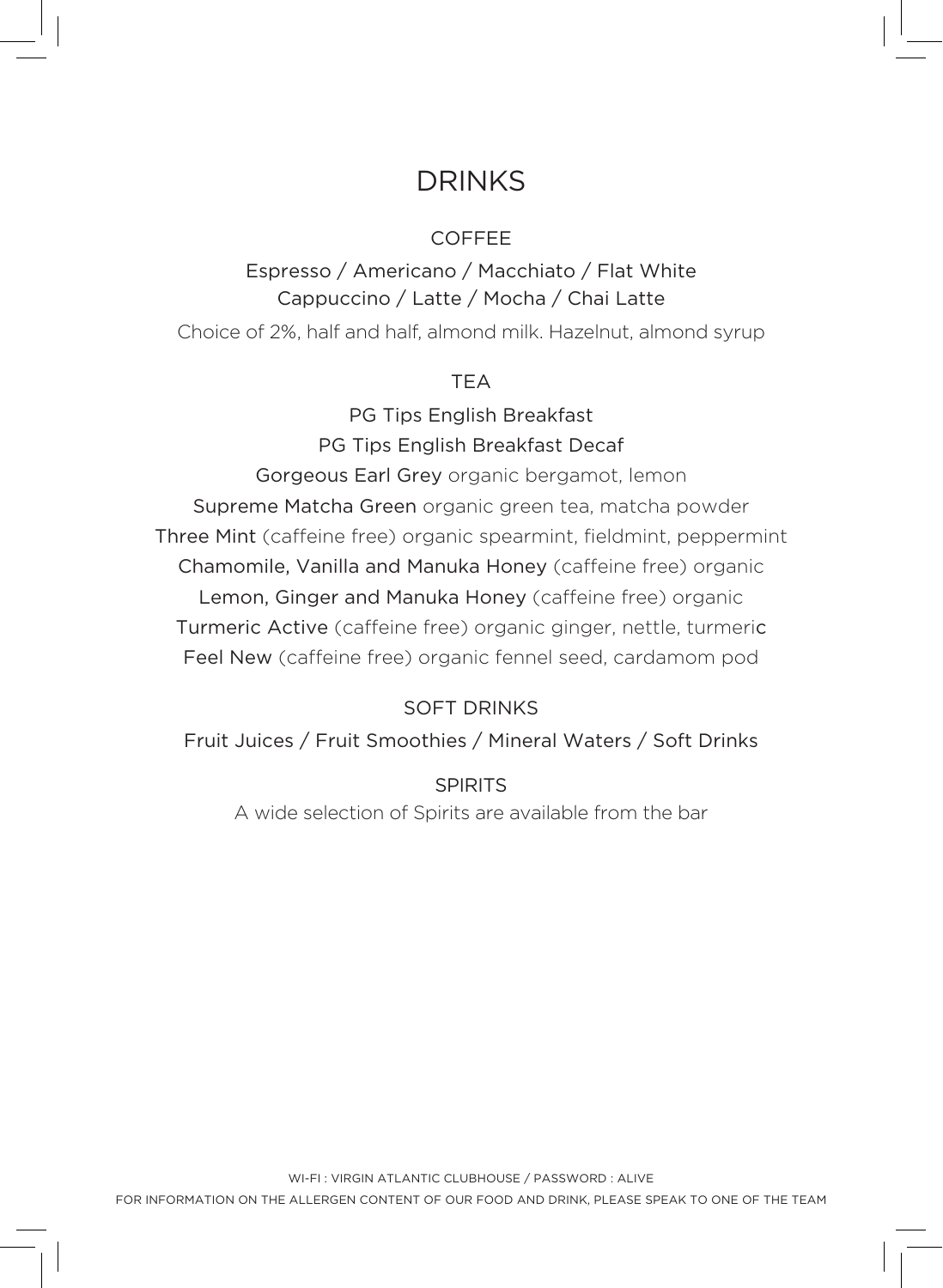# WINES / BEERS

### CHAMPAGNE AND PROSECCO

Lanson Black Label Champagne, Reims, France, 12.5% abv Mumm Napa Brut Prestige NV, Napa, California, USA, 12.5% abv Da Luca Prosecco, Italy, 10.5% abv Campo Viejo Cava Rose, Spain, 13% abv

#### WHITE WINE

2018 Oyster Bay Sauvignon Blanc, New Zealand, 13% abv 2016 Dry Creek Chenin Blanc, Clarksburg, California, USA, 13% abv 2015 Clos du Val Estate Chardonnay, Caneros, Napa Valley, California, 13.5% abv

#### RED WINE

2015 Ramsay Merlot, North Coast, California, USA, 13.5% abv 2016 Bread and Butter Pinot Noir, Napa Valley, California, USA, 13.5% abv 2016 Rodney Strong Upshot Red, Sonoma County, California, USA, 14.5% abv 2016 Mercer Family Cabernet, Horse Haven, Washington, USA, 13.9% abv 2017 Meiomi Pinot Noir, California, USA, 13.8% abv

## BEER / CIDER / STOUT

21st Amendment Brewery Brew Free or Die!, IPA, 7% abv 21st Amendment Brewery Brew Free or Die! Blood Orange, IPA, 7% abv 21st Amendment Brewery Blah Blah Blah, IPA, 7.8% abv 21st Amendment Brewery El Sully, Mexican Style Lager, 4.8% abv Anchor Brewing Company Anchor Steam Beer, 4.9% abv Anchor Brewing Company Anchor Porter, 5.6% abv Blue Moon Brewing Company Blue Moon Belgian White, 5.4% abv

Stella Artois / Angel City Pilsner / Peroni Nastro Azzurro Amstel Light / Tsingtao / Budweiser / Clausthaler (non alcoholic) Samuel Smith Organic Apple Cider / Samuel Smith Organic Pear Cider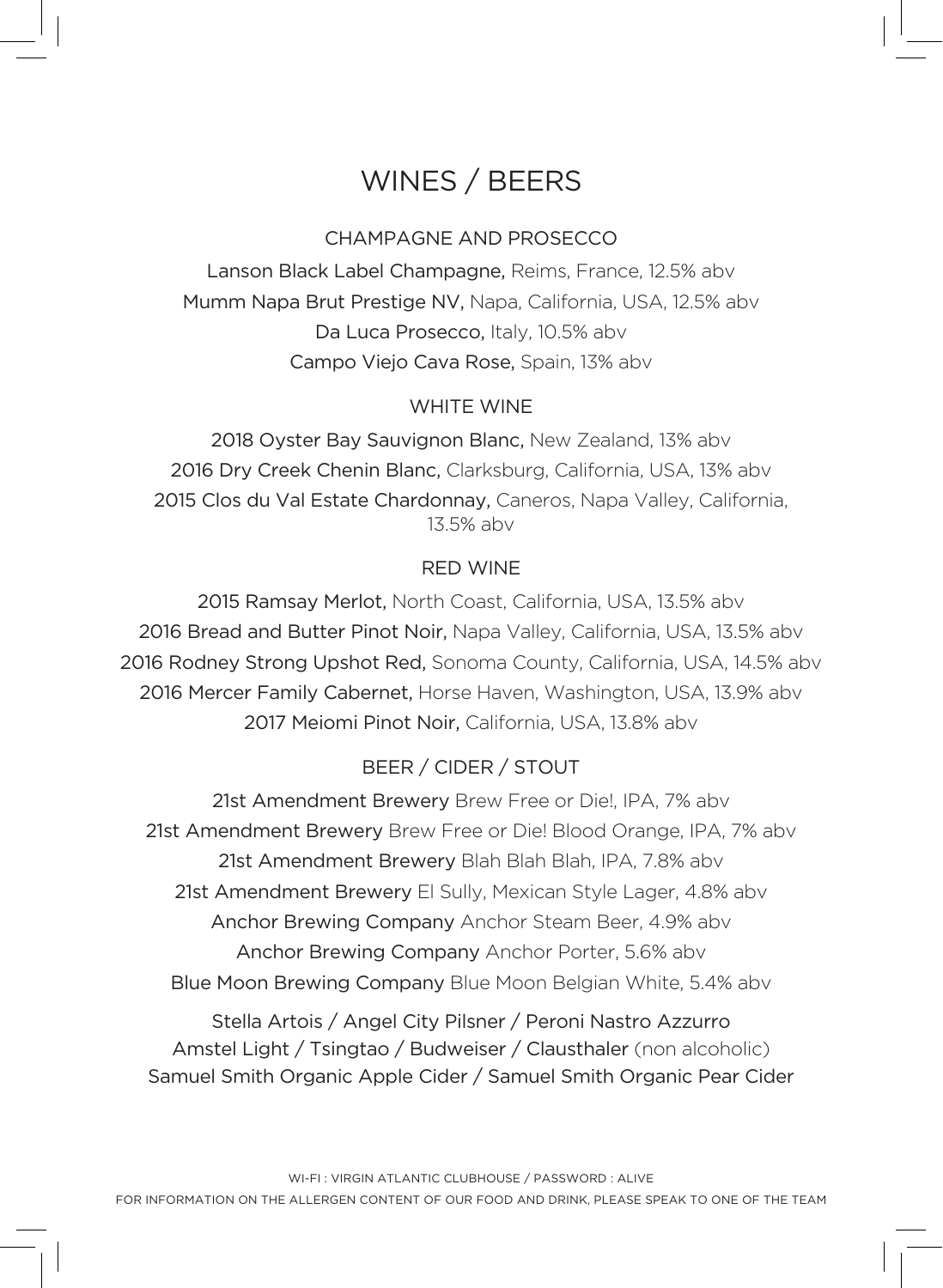# **COCKTAILS**

## SIGNATURE COCKTAILS

Virgin Redhead / Classic Dry Martini / Tom Collins Tommy's Margarita / Caipirinha / The Bramble / The Lively Spritz Mojito / Daiquiri / The Wild Spritz / Manhattan / The Bold Manhattan Laphroig Project / Bloody Mary

#### SPECIALITY COCKTAILS

COCKTAILS FROM LOCAL TIKI COCKTAIL HEAVYWEIGHT SMUGGLER'S COVE

Kaieteur Swizzle Bacardi 8 rum, fresh lime juice, maple syrup, velvet falernum, dash of bitters

Mai Tai Appleton Estate Reserve Blend rum, Pierre Ferrand Dry Curacao, orgeat, turbanado syrup, fresh lime juice

Dead Reckoning Bacardi 8 rum, vanilla cognac, maple tawny port, pineapple and lemon juices, dash of bitters, splash of seltzer

La Guildive Bacardi 8 rum, fresh lime juice, ginger beer, Licor 43, peach liqueur

The Undead Gentleman Plantation OFTD rum, Real McCoy 12 rum, John D. Taylor's Velvet Falernum, absinthe, cinnamon, fresh lime, grapefruit juice

## VERMOUTH LOW ALCOHOL COCKTAILS

The Lively Rogue Regal Rogue Lively White Vermouth, Fever-Tree elderflower tonic, pink grapefruit, rosemary

The Daring Rogue Regal Rogue Daring Dry Vermouth, India tonic, caper berry, thyme

The Bold Rogue Regal Rogue Bold Red Vermouth, ginger beer, orange The Wild Rogue Regal Rogue Wild Rose Vermouth, soda, strawberry, mint

#### ALCOHOL FREE COCKTAILS

Peas of Mind Seedlip Garden, tonic, peas

Ruby Shoesday Seedlip Spice, strawberry, sparkle

Garden Sour Seedlip Garden, apple, lemon, rosemary, egg white

WI-FI : VIRGIN ATLANTIC CLUBHOUSE / PASSWORD : ALIVE

FOR INFORMATION ON THE ALLERGEN CONTENT OF OUR FOOD AND DRINK, PLEASE SPEAK TO ONE OF THE TEAM